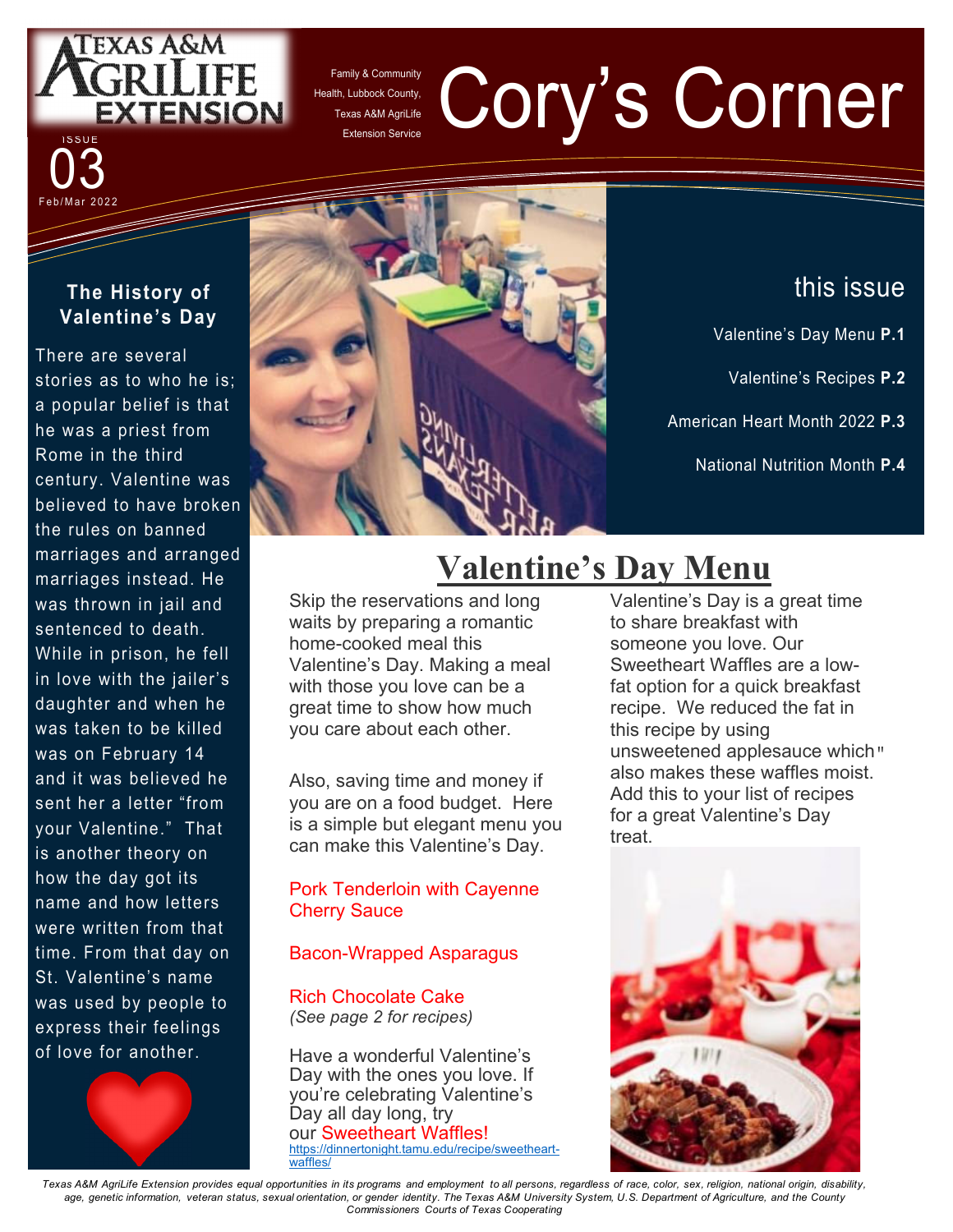### **Dinner in the Dinner Street Make your Valentine's Day Romantically Safe!**

#### BY DINNER TONIGHT

**1. Make sure your restaurant has a clean reputation!** Before

choosing a restaurant for the evening, look them up on your local city or area Food Inspection list! See if they passed the inspection for a clean safe food establishment before enjoying your evening.

**2. Always order food cooked thoroughly.** Keep bacteria from interrupting a lovely evening. Cook or order all raw meat, poultry, eggs, and seafood to a safe internal temperature. Beef, pork, lamb, veal steaks, chops, and roasts should be cooked to an internal temperature of 145°F. Ground beef, pork, lamb, or veal should be cooked to a minimum temperature of 160°F. Poultry should be cooked to a safe minimum internal temperature of 165°F.

#### **3. Don't forget to refrigerate your doggie bag leftovers!** Leftovers for lunch is a great idea

when you are on a budget or watching calories. Remember to refrigerate foods within two hours and eat leftovers within three to four days.

## **Valentine's Day Menu Recipes**

*Dinnertonight.tamu.edu* 



**Pork Tenderloin with Cayenne Cherry Sauce**  Servings: 4 **Ingredients** 

1 pound pork tenderloin

¼ cup cherry preserves

1 tablespoon balsamic vinegar

 $\frac{1}{2}$  teaspoon ground allspice

1 tablespoon olive oil

1/4 cup shallots chopped 1 cup dark cherries fresh or

frozen pitted ¼ teaspoon cayenne pepper

**Instructions** 

Wash your hands and clean your preparation area. Preheat oven to 350 degrees. Mix the preserves, balsamic vinegar, and allspice in a small bowl. Reserve half of the mixture.

Brush 1/2 of the mixture on the pork tenderloin, covering the entire tenderloin.

Cover and cook the tenderloin for 45-50 minutes, or until a food thermometer reaches 145 degrees F.

While the tenderloin is cooking. heat the olive oil in a skillet over medium-high heat.

Add the shallots and sauté for 1-2 minutes or until tender. Add the cherries, cayenne, and the reserved preserve mixture. Let simmer for 8-10 minutes or until sauce has thickened. Using an immersion blender, food processor, or regular blender blend the dark cherry sauce until it is smooth. Be careful with the hot liquid. Slice the tenderloin and spoon the dark cherry sauce over top.



**Bacon wrapped Asparagus**  Servings: 8 bundles **Ingredients**  1.5 pounds asparagus stalks trimmed 4 strips low sodium bacon

**Instructions** 

Wash hands and clean preparation area, preheat the oven to 400 Degrees F. Rinse asparagus under cool running water and trim tough woody ends off of the asparagus stalks. Divide the asparagus stems

into 8 equal bunches, set aside.

Cut the 4 strips in bacon in half, to create 8 shorter strips. Wrap the bacon around the center of each asparagus bundle.

Bake in the oven for 15 minutes, switch the oven to high broil, and broil for 3-5 minutes or until bacon is crispy.



**Rich Chocolate Cake**  Servings: 12 **Ingredients**  1 cup all-purpose flour 1/4 cup sugar 1/2 cup cocoa powder 1 teaspoon baking powder 1 teaspoon baking soda 1 cup hot water 1/2 cup applesauce 1 egg 1/4 cup fat free Greek yogurt 1/2 Tablespoon powdered sugar **Instructions**  Clean your cooking area and

wash your hands. Preheat oven to 350 degrees. Spray a 9inch square baking pan with non-stick spray. Combine flour, sugar, cocoa powder, baking soda, and baking powder. Stir in hot water.

Add applesauce, Greek yogurt, and egg. Stir gently until mixed.

Pour into pan and bake 25-30 minutes until cooked through. Dust with powdered sugar.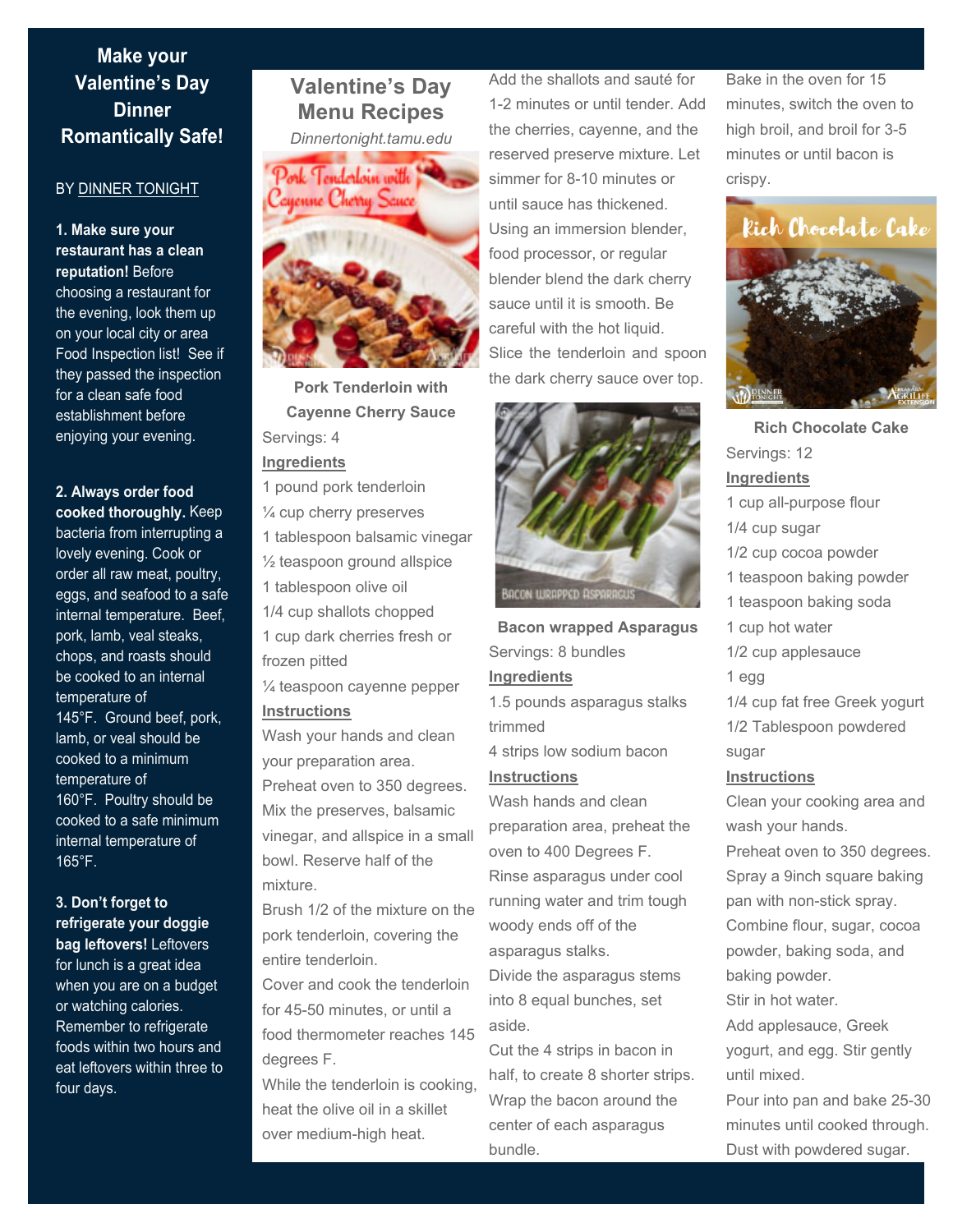

# **American Heart Month February 2022**

According to the CDC, uncontrolled high blood pressure (hypertension) is too common and dangerous. It puts people at risk for heart disease, stroke, heart failure, kidney failure, vision

loss, peripheral artery disease, sexual dysfunction, pregnancy complications, and cognitive decline.

#### **What is high blood pressure?**

High blood pressure (also referred to as HBP, or hypertension) is when your blood pressure, the force of blood flowing through your blood vessels, is consistently too high.

**Learn more about high blood pressure.** 

If you have high blood pressure, you are not alone Nearly half of American adults have high blood pressure. (Many don't even know they have it.)

The best way to know if you have high blood pressure it is to have your blood pressure checked.

**Know your numbers**  Learn about your blood pressure numbers and what they mean.

#### **Prevent High Blood Pressure**

Whatever your age, you can take steps each day to keep your blood pressure in a healthy range.

 $\checkmark$  Eat a Healthy Diet

What does your blood pressure mean?

 Keep Yourself at a Healthy Weight

- Be Physically Active
- Do Not Smoke Limit How Much Alcohol You Drink

 Get Enough Sleep **Manage High Blood Pressure**  Learn steps you can take to lower your risk for health problems from high blood

#### pressure (also called hypertension), such as heart disease and stroke

- Measure Your Blood Pressure on a Regular **Basis**
- Manage Diabetes
- Take Your Medicine
- Make Lifestyle **Changes**
- Talk with Your Health Care Team

 $#$ 

**Warning Signs** of Heart Attack

If you have any of these signs, call 9-1-1 and get to a hospital right away.

Uncomfortable pressure, squeezing, fullness or pain in the center of your chest. It lasts more than a few minutes or goes away and comes back.

Pain or discomfort in one or both arms, the back, neck, jaw, or stomach. Shortness of breath with or without chest discomfort.

Other signs such as breaking out in a cold sweat, nausea, or lightheadedness.

As with men, women's most common heart attack symptom is chest pain or discomfort.

But women are somewhat more likely than men to experience some of the other common symptoms, particularly shortness of breath, nausea/vomiting and back or jaw pain.

| <u>minded your probabloogie modified</u> |                                       |  |                                  |  |  |  |
|------------------------------------------|---------------------------------------|--|----------------------------------|--|--|--|
| <b>Blood Pressure</b><br>Category        | <b>Systolic</b><br>mm Hg (upper $#$ ) |  | <b>Diastolic</b><br>mm Hg (lower |  |  |  |
|                                          |                                       |  |                                  |  |  |  |

| $c^{\alpha}c^{\alpha}c^{\beta}c^{\gamma}$             | $\frac{1}{1}$   |           | $111111111q$ (IVIVCI ") |
|-------------------------------------------------------|-----------------|-----------|-------------------------|
| <b>Normal</b>                                         | less than 120   | and       | less than 80            |
| Prehypertension                                       | 120-139         | <b>or</b> | 80-89                   |
| <b>High Blood Pressure</b><br>(Hyptertension) Stage 1 | 140-159         | or        | 90-99                   |
| <b>High Blood Pressure</b><br>(Hypertension) Stage 2  | 160 or higher   | or        | 100 or higher           |
| <b>Hypertensive Crisis</b><br>(Emergency care neded)  | Higher than 180 | or        | Higher than 110         |
|                                                       |                 |           |                         |